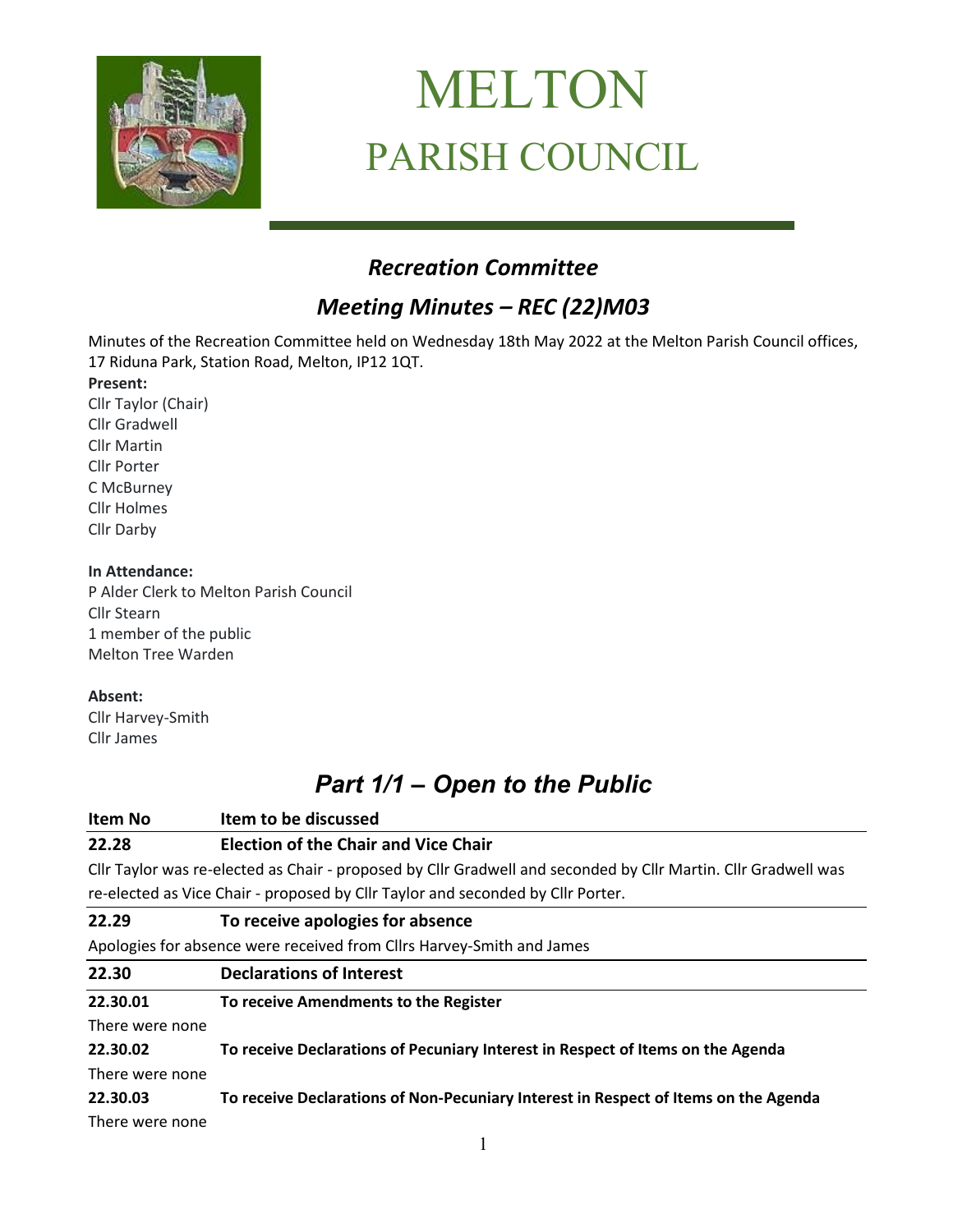#### **22.30.04 To consider Full/Partial Dispensations for Pecuniary Interests Declared**

There were none

#### **22.31 Open Forum for Members of the Public to talk to Councillors**

A resident from Orchard Close requested permission to erect Heras fencing and scaffolding on land owned by the Parish Council adjacent to his house whilst he carries out an extension. He expects the build to last for 8 months. He also enquired if the Council would be willing to sell a 1m strip of land. It was agreed that a hire agreement with caveats would be drafted and taken to Full Council in June for approval. Members asked for it to contain caveats relating to a time limit, land being reinstated to current conditions, all rubbish removed, residents being informed about the work and that no excavation can be undertaken on Parish Council land. The Clerk will share the drainage plans for the land with the resident. Members explained that they were unable to sell the land due to restrictive covenants, nor would they want to as it should be kept as green amenity space for all residents.

Cllr Darby explained that residents at St Andrews had visited the old allotment site with Newtide with a view to reinstating them as allotments. Newtide are checking the boundaries as access might have been blocked by new fencing. Cllr Darby will continue to keep the Council informed about progress.

The Clerk reported that Norse, Environmental Protection and Cllr Mallinder (ESC) have been alerted to the ongoing issue of overflowing dog poo bins. Cllr Mallinder is very apologetic and is investigating the issues. It was pointed out that there had been no increase in frequency of emptying the bins despite a population increase (dogs and humans).

It was **RESOLVED** to take item 22.35.01 out of order on the Agenda.

#### **22.35.01 Tree Warden Report**

The Tree Warden gave a verbal report to the committee. He was grateful for the article in the Melton Messenger and the appeal for Tree Frienders (flyers will also be distributed at the fete). Residents, Transition Woodbridge and the Tree Crew watered all the newly planted saplings at Hall Farm Road Sports Ground in the recent dry weather. A resident has offered to fill two water butts (sourced by Transition Woodbridge) so tree frienders have a ready access to water. Specimen trees have been planted at the Recreation Ground and it was suggested that an avenue of trees could be planted along the ditch near the zip wire. It was also suggested that the ditch could be dammed when necessary to allow easier access to water for watering the trees. A cage has been placed around the Jubilee oak and the plaque has been installed ready for the Jubilee weekend. The walnut near the pond might need to have a spiral added to protect it from the deer. The walnut at Beresford Drive disappeared, so another will be planted. The Tree Warden has also carried out some water sampling of the pond and ditch as part of the wider Deben Water Monitoring project and will let the Council know the results. They are testing for nitrates and e-coli. Members conveyed their thanks to the Tree Warden and Crew It was **RESOLVED** to revert to the order of the Agenda.

#### **22.32 To approve the draft minutes of the previous meeting**

It was **RESOLVED** that the minutes of the previous meeting held on 16th March 2022 (REC (22)M02) previously distributed) be received, noted and signed as a correct record by the Chair.

**Proposed by** Cllr Martin **Seconded by** Cllr Darby

# **22.33 Review Terms of Reference**

The Committee reviewed the Terms of Reference of the Recreation Committee and no changes were required. **Proposed by Cllr Gradwell <b>Seconded by** Cllr Martin

<https://melton-suffolk-pc.gov.uk/documents/terms-of-reference/>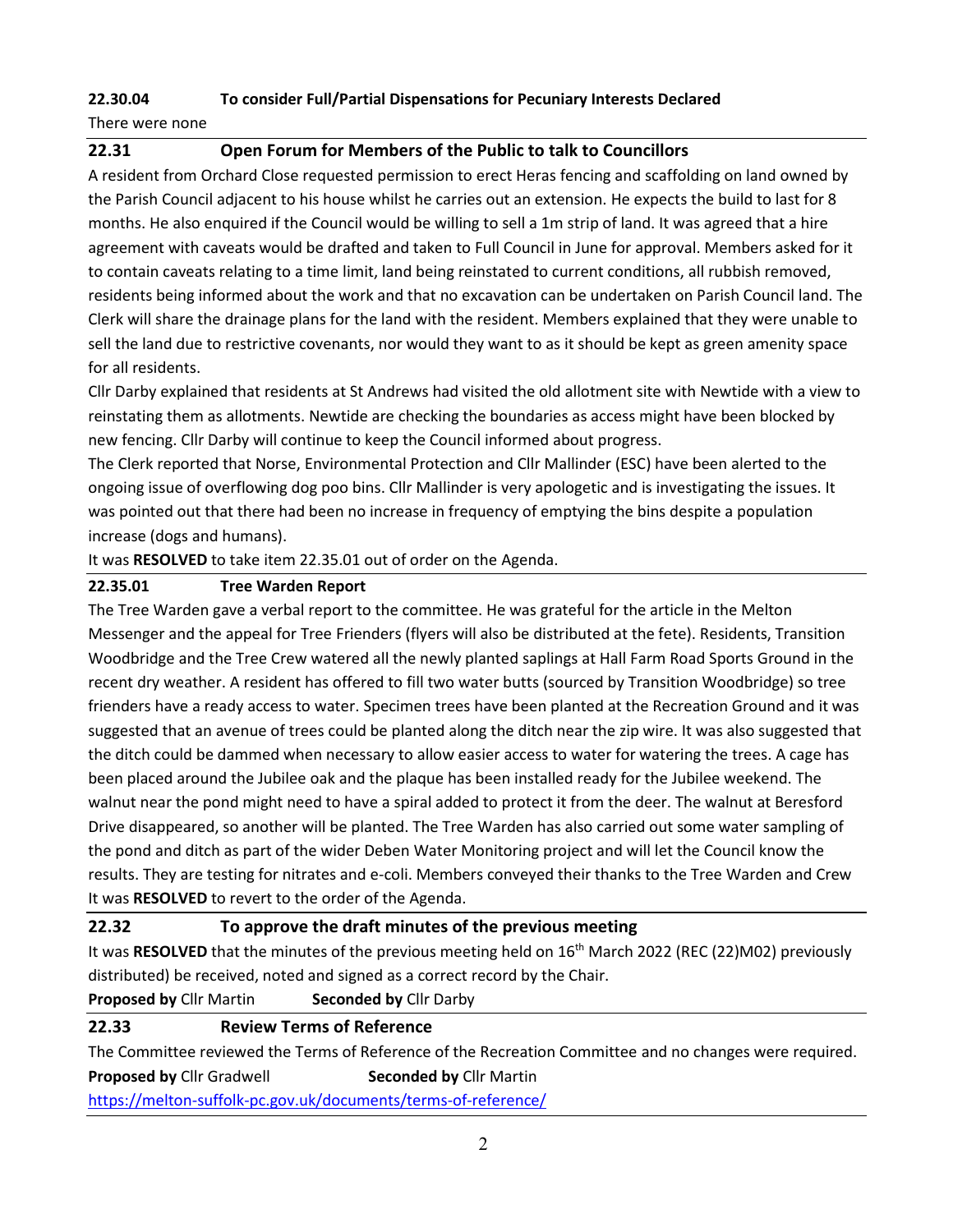# **22.34 Melton Recreation Ground**

#### **22.34.01 Recreation Ground Report**

Members discussed the report REC(22)34.01 previously distributed. It was **RESOLVED** to accept the three shrubs for planting in the autumn and that a good quality combination padlock for the high barrier should be purchased. The CCTV package will be reduced to a 2GB plan.

#### **Proposed by** Cllr Gradwell **Seconded by** Cllr Porter

#### **22.34.02 Hire Charges**

The football hire charge was reviewed earlier this year (staying at £120 a month). The tennis court charge will remain at £6 per hour. A resident has asked the Spar that there should be an additional 15 minutes either side of the hire period to facilitate collecting and returning the key. Members did not think this was reasonable and that the hourly charge included the time to collect/return the key. If hirers require extra time then they should book for 1.5 hours. The Clerk will advise the Spar to direct users with any complaints or issues to the office for resolution.

#### **22.34.03 WTYFC Hire Agreement**

The amended WTYFC hire agreement Paper REC(22)34.03, previously distributed, was discussed. It was **RESOLVED** to remove line 4b regarding use of the Pavilion and that all other amends should be accepted. The new hire agreement will be sent to WTYFC for signing.

# **Proposed by** Cllr Gradwell **Seconded by** Cllr Porter

#### **22.34.04 Play Park**

Paper REC(22)34.04, previously distributed was considered. After some deliberation it was **RESOLVED** to turn the slide and increase the wetpour and to potentially remove the roundabout and supanova with a larger item of play equipment that could be funded from the Play Pot and/or grants for accessible play equipment. The new item should be accessible (eg used by those in a wheelchair/mobility issues). A report will be brought back to the next Recreation meeting.

| <b>Proposed by C McBurney</b> | <b>Seconded by Cllr Holmes</b> |
|-------------------------------|--------------------------------|
|                               |                                |

# **22.35 Woodland and Trees**

# **22.35.02 TPO Applications**

None have been received

# **22.35.03 Tree Works**

A resident near Bury Hill had expressed concern about a veteran oak on Melton Parish Council land. The Clerk visited the tree with the Tree Surgeon who said some work could be undertaken to reduce it at a cost of £680, although he didn't consider it to be urgent. The Tree Safety Survey is due to be carried out in the autumn. A ballpark quote has been received from the arboriculturist which is within the agreed budget. It was **RESOLVED**  to engage their services and ask them to inspect the oak tree in advance to establish if the work should be carried out.

#### **Proposed by** Cllr Porter **Seconded by** Cllr Martin

| 22.36 | <b>Divested Land</b> |
|-------|----------------------|
|       |                      |

# **22.36.01 Hall Farm Road Sports Ground**

The football goal and basketball hoop are scheduled to be installed  $w/c$  30<sup>th</sup> May. It was suggested that the area should be renamed the Hall Farm Jubilee Park. Cllr Harvey-Smith will be asked to garner resident's opinions on this, and it will be taken to Full Council for consideration. It would be good to have an information board about the land/history/conservation work etc which could also have the official name on it.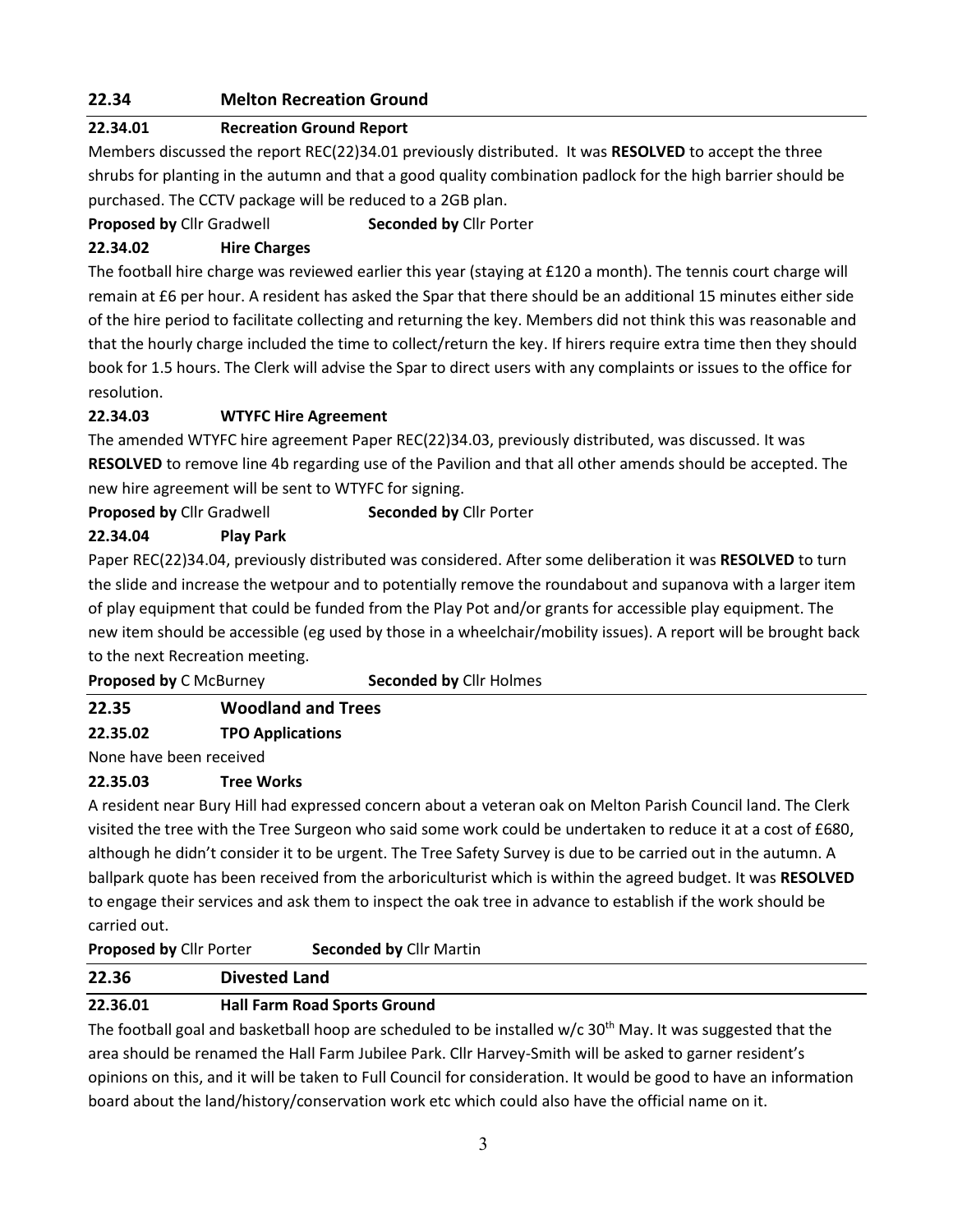# **22.36.02 Pardon the Weeds Signs**

We have two areas of land that are mown infrequently to encourage biodiversity. It was **RESOLVED** to purchase two signs and caps for the maintenance officer to install.

**Proposed by** C McBurney **Seconded by** Cllr Holmes

# **22.36.03 Hall Farm Close Land**

It was **RESOLVED** that an informal agreement will be agreed with the residents adjacent to MPC's land at Hall Farm Close for them to maintain the land as a wildlife sanctuary as volunteers. It will be the same principle as how we work with the Tree Warden and Tree Crew. The Clerk will draft an agreement to be circulated to the Committee by email for review.

# **Proposed by** Cllr Gradwell **Seconded by** Cllr Darby

# **22.36.04 Beresford Drive Play Area**

It was **RESOLVED** to purchase the bolt and cap covers, bushes and the part to resolve the entrapment issue as identified in the inspection report. Cllr Holmes raised concerns about trip hazards although nothing has been highlighted as being greater than low risk and improvements have been undertaken since the last inspection. The Committee will review the equipment and play area and any actions required after the next play inspection.

Cllr Holmes expressed concerns about the espaliered trees planted by Transition Woodbridge and the carpet that has been placed around it. The Clerk will speak to Transition Woodbridge.

**Proposed by** Cllr Holmes **Seconded by** Cllr Martin

# **22.37 Maintenance Officer**

The Clerk reported that the Maintenance Officer has been busy with his usual tasks and in addition is creating a base for the new Recreation Ground sign and will be erecting the flagpole next week.

# **22.38 Queen's Jubilee**

The Clerk reported that the torch relay will be passing through Melton on the  $31<sup>st</sup>$  May, with a photo opportunity at the Burness Parish Rooms, the beacon will be lit on the  $2^{nd}$  June and the fete plans for the  $4^{th}$ June are all progressing. There won't be a bar but the Coach and Horses will serve drinks in takeaway glasses. It was confirmed that the raffle will be drawn at the fete and winners not present will be notified on the 6<sup>th</sup> June.

# **22.39 Anti-Social Behaviour**

Cllr Gradwell reported that an individual has been arrested in relation to the recent indecent exposure incidents. No further incidents have been reported since this arrest. The number of taxis licenced has increased but it is still advisable to book in advance. The speed camera team has also visited Melton recently and an ASB awareness programme is taking place in local schools.

# **22.40 Committee Chair's Urgent Business**

Cllr Taylor asked if a Jubilee roundel should be added to the Beacon column. The Clerk will seek a quote from the supplier for consideration by Full Council.

# **22.41 To agree items for inclusion in the Melton Messenger/In Touch**

There will be a report on the Jubilee celebrations that took place in the July edition.

# **22.42 Date of Next Meeting**

The next meeting will take place on Wednesday  $6<sup>th</sup>$  July 2022 commencing at 19:00 at the Melton Parish Council offices. There being no further business the meeting closed at 20:30.